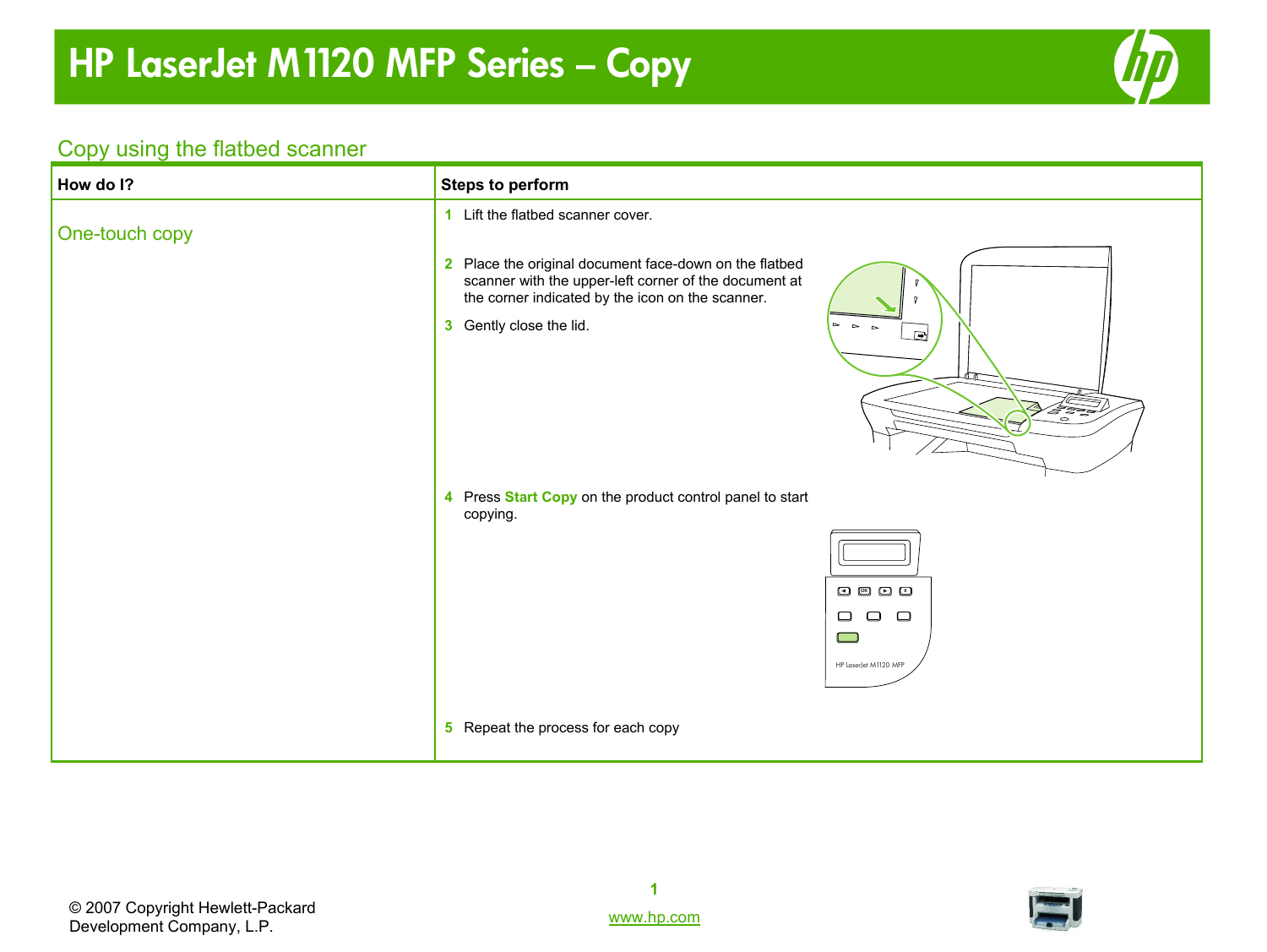

| How do I?                                                                                                                                                                       | <b>Steps to perform</b>                                                                                                                |                                                                                                                                                                                                                                                                                                                                                                                                       |
|---------------------------------------------------------------------------------------------------------------------------------------------------------------------------------|----------------------------------------------------------------------------------------------------------------------------------------|-------------------------------------------------------------------------------------------------------------------------------------------------------------------------------------------------------------------------------------------------------------------------------------------------------------------------------------------------------------------------------------------------------|
| <b>Multiple copies</b>                                                                                                                                                          | 1 On the product control panel, press # of Copies.                                                                                     |                                                                                                                                                                                                                                                                                                                                                                                                       |
|                                                                                                                                                                                 |                                                                                                                                        | $\begin{picture}(20,20) \put(0,0){\line(1,0){10}} \put(15,0){\line(1,0){10}} \put(15,0){\line(1,0){10}} \put(15,0){\line(1,0){10}} \put(15,0){\line(1,0){10}} \put(15,0){\line(1,0){10}} \put(15,0){\line(1,0){10}} \put(15,0){\line(1,0){10}} \put(15,0){\line(1,0){10}} \put(15,0){\line(1,0){10}} \put(15,0){\line(1,0){10}} \put(15,0){\line(1$                                                   |
|                                                                                                                                                                                 |                                                                                                                                        | $\Box$<br>$\Box$<br>$\Box$                                                                                                                                                                                                                                                                                                                                                                            |
|                                                                                                                                                                                 |                                                                                                                                        | $\Box$                                                                                                                                                                                                                                                                                                                                                                                                |
|                                                                                                                                                                                 |                                                                                                                                        | HP LaserJet M1120 MFP                                                                                                                                                                                                                                                                                                                                                                                 |
| <b>NOTE:</b> The change in the setting remains active for about<br>2 minutes after the copy job has been completed. During<br>this time, Custom settings appears on the product | Use the arrow buttons to set the number of copies<br>$\mathbf{2}$<br>(between 1 and 99) that you want to make for your<br>current job. |                                                                                                                                                                                                                                                                                                                                                                                                       |
| control-panel display.                                                                                                                                                          |                                                                                                                                        | $\bullet$ $\bullet$ $\bullet$ $\bullet$                                                                                                                                                                                                                                                                                                                                                               |
|                                                                                                                                                                                 |                                                                                                                                        | $\Box$<br>$\Box$<br>$\Box$<br>$\equiv$                                                                                                                                                                                                                                                                                                                                                                |
|                                                                                                                                                                                 |                                                                                                                                        | HP LaserJet M1120 MFP                                                                                                                                                                                                                                                                                                                                                                                 |
|                                                                                                                                                                                 | 3 Press Start Copy to begin copying your job.                                                                                          |                                                                                                                                                                                                                                                                                                                                                                                                       |
|                                                                                                                                                                                 |                                                                                                                                        | $\begin{picture}(25,20) \put(0,0){\dashbox{0.5}(5,0){ }} \put(15,0){\circle{1}} \put(25,0){\circle{1}} \put(35,0){\circle{1}} \put(45,0){\circle{1}} \put(55,0){\circle{1}} \put(65,0){\circle{1}} \put(75,0){\circle{1}} \put(75,0){\circle{1}} \put(75,0){\circle{1}} \put(75,0){\circle{1}} \put(75,0){\circle{1}} \put(75,0){\circle{1}} \put(75,0){\circle{1}} \put(75,0){\circle{1}} \put(75,0$ |
|                                                                                                                                                                                 |                                                                                                                                        | $\Box$<br>$\Box$<br>$\Box$                                                                                                                                                                                                                                                                                                                                                                            |
|                                                                                                                                                                                 |                                                                                                                                        | <u>an</u>                                                                                                                                                                                                                                                                                                                                                                                             |
|                                                                                                                                                                                 |                                                                                                                                        | HP LaserJet M1120 MFP                                                                                                                                                                                                                                                                                                                                                                                 |



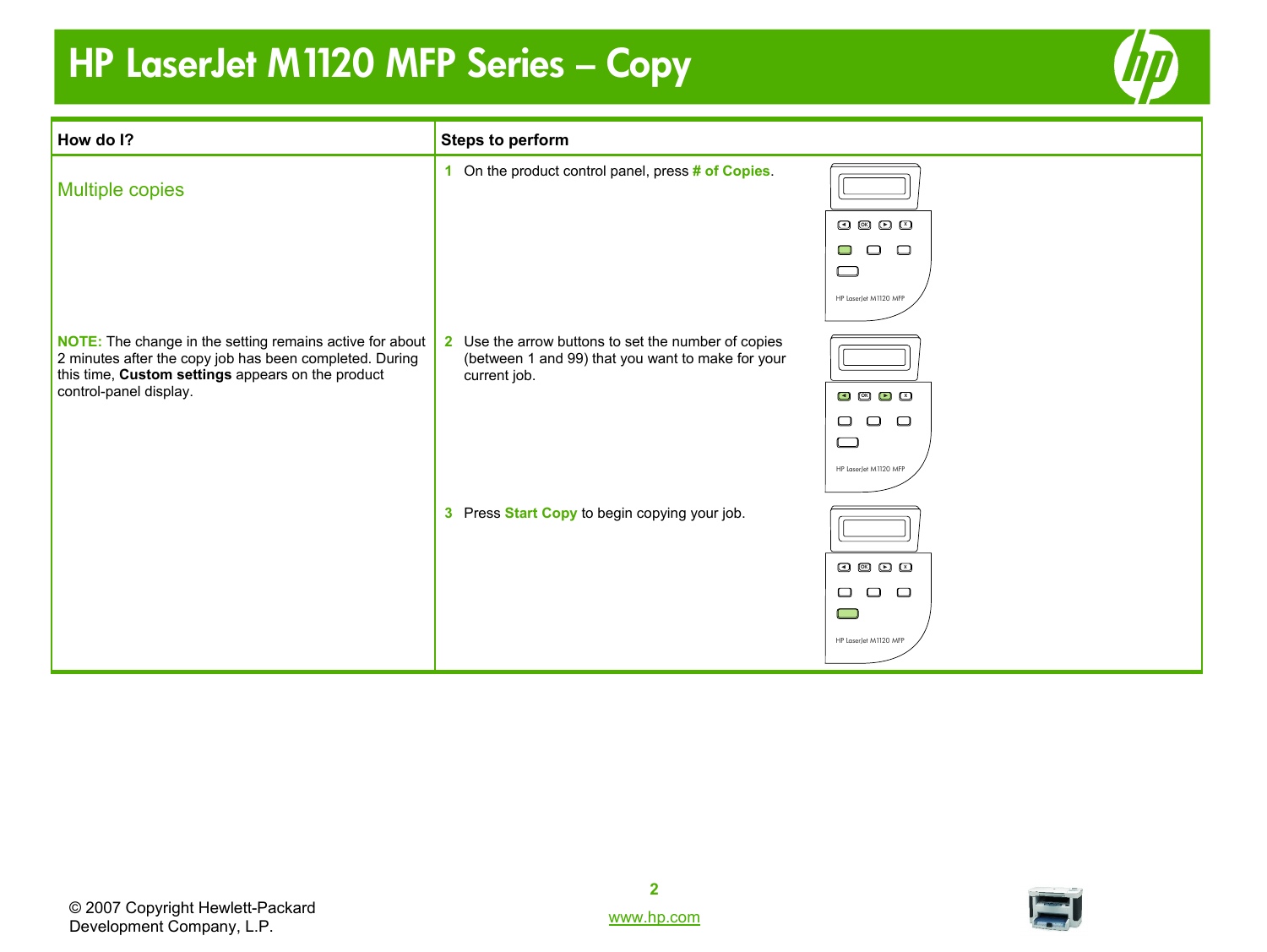

#### Copy on both sides (Duplex)

| How do I?                                            | <b>Steps to perform</b>                                                                                                       |                                                                                                                                                                                                                                                                                                                                                                                                                |
|------------------------------------------------------|-------------------------------------------------------------------------------------------------------------------------------|----------------------------------------------------------------------------------------------------------------------------------------------------------------------------------------------------------------------------------------------------------------------------------------------------------------------------------------------------------------------------------------------------------------|
| Copy a two-sided original to a one-sided<br>document | 1 Load the first page of the document to be copied face-<br>down onto the flatbed scanner, and then close the<br>scanner lid. | G٦                                                                                                                                                                                                                                                                                                                                                                                                             |
|                                                      | 2 Press Start Copy.                                                                                                           | 0 0 0 0<br>$\Box$ $\Box$<br>$\Box$<br>$\Box$<br>HP LaserJet M 1120 MFP                                                                                                                                                                                                                                                                                                                                         |
|                                                      | 3 Flip the page on the scanner to the second side, and<br>then close the scanner lid.                                         |                                                                                                                                                                                                                                                                                                                                                                                                                |
|                                                      | 4 Press Start Copy.                                                                                                           | $\begin{picture}(20,20) \put(0,0){\line(1,0){10}} \put(15,0){\line(1,0){10}} \put(15,0){\line(1,0){10}} \put(15,0){\line(1,0){10}} \put(15,0){\line(1,0){10}} \put(15,0){\line(1,0){10}} \put(15,0){\line(1,0){10}} \put(15,0){\line(1,0){10}} \put(15,0){\line(1,0){10}} \put(15,0){\line(1,0){10}} \put(15,0){\line(1,0){10}} \put(15,0){\line(1$<br>$\Box$ $\Box$ $\Box$<br>$\Box$<br>HP LaserJet M1120 MFP |
|                                                      | 5 Repeat steps 1 through 4 for each page until all of the<br>original document pages have been copied.                        |                                                                                                                                                                                                                                                                                                                                                                                                                |

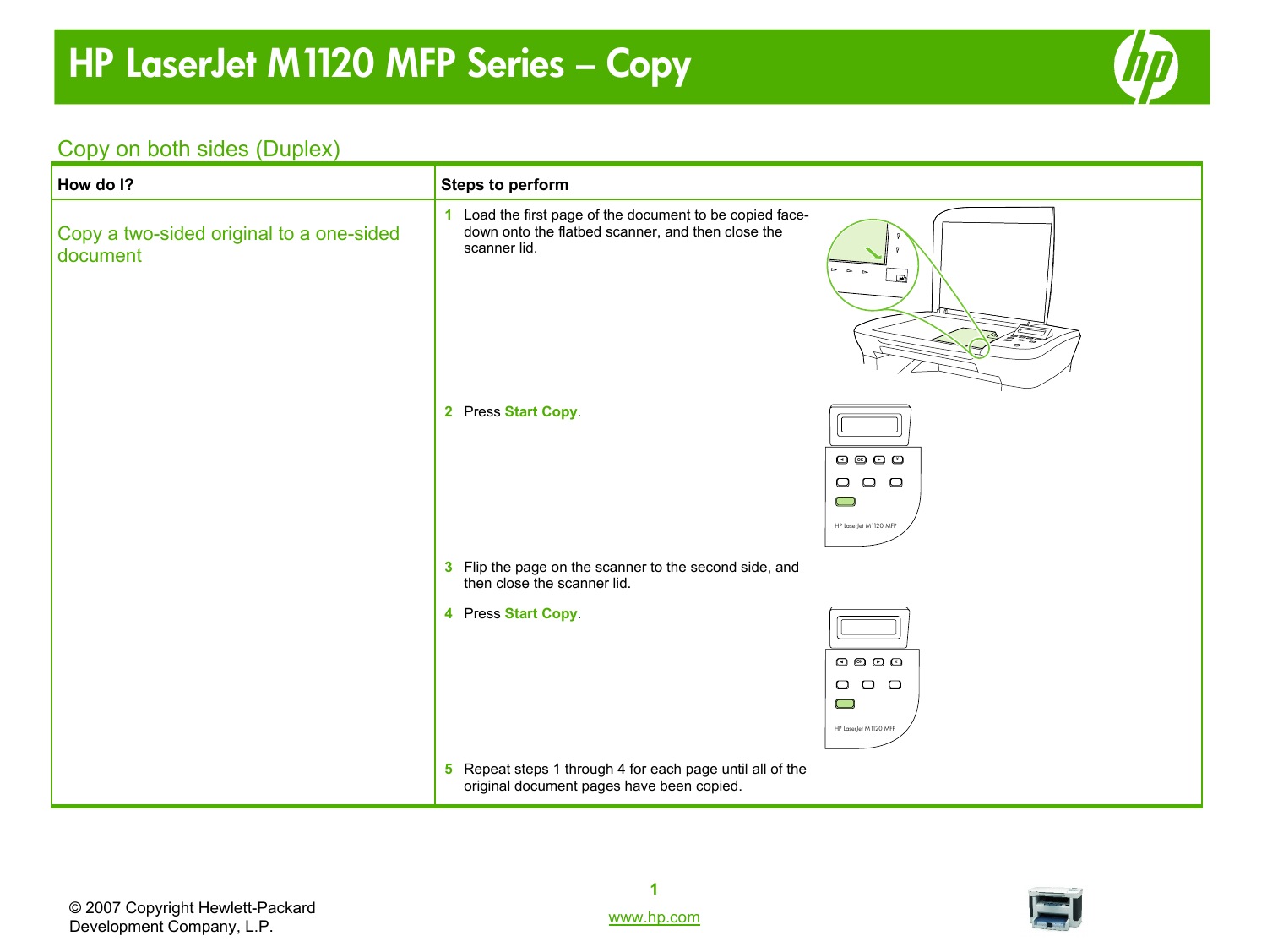

| How do I?                                               | <b>Steps to perform</b>                                                                                                                                 |                                                                                                         |
|---------------------------------------------------------|---------------------------------------------------------------------------------------------------------------------------------------------------------|---------------------------------------------------------------------------------------------------------|
| Copying a two-sided original to a two-sided<br>document | 1 Load the first page of the document to be copied face-<br>down onto the flatbed scanner, and then close the<br>scanner lid.                           | - 교                                                                                                     |
|                                                         | 2 Press Start Copy.                                                                                                                                     | 0000<br>$\begin{array}{ccc} \square & \square & \square \end{array}$<br>$\Box$<br>HP LaserJet M1120 MFP |
|                                                         | 3 Flip the page on the scanner to the second side, and<br>then close the scanner lid.                                                                   |                                                                                                         |
|                                                         | 4 Remove the copied page from the output bin and<br>place it face down into the priority input tray with the<br>top edge feeding into the device first. |                                                                                                         |
|                                                         | 5 Press Start Copy.                                                                                                                                     | 0 0 0<br>$\Box$ $\Box$<br>$\Box$<br>$\Box$<br>HP LaserJet M1120 MFP                                     |
|                                                         | 6 Remove the copied page from the output bin, and then<br>set it aside for manual collating.                                                            |                                                                                                         |
|                                                         | 7 Repeat steps 1 through 6, following the original<br>document page order, until all pages of the original are<br>copied.                               |                                                                                                         |

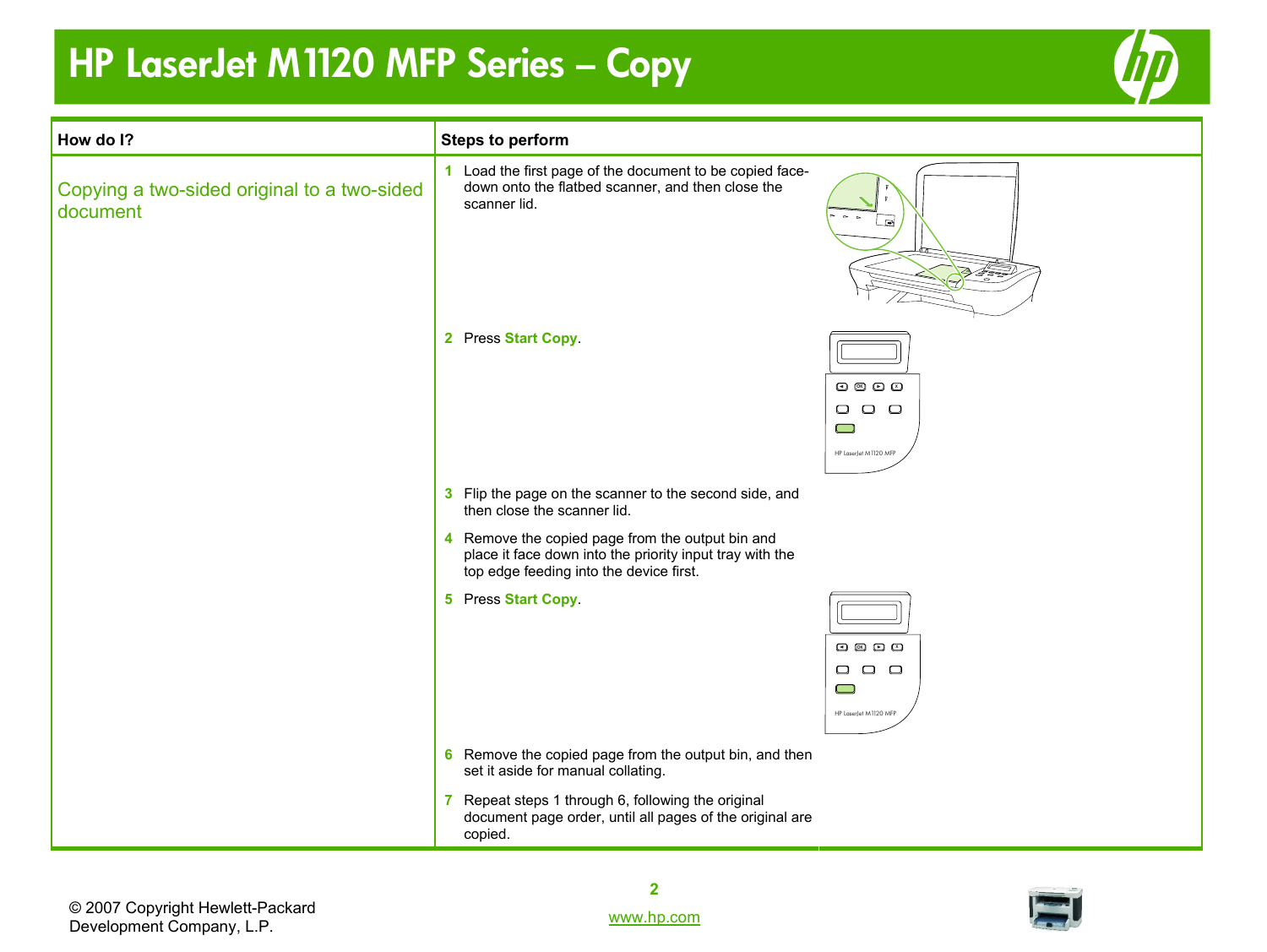

#### Copy on special paper, labels, or transparencies

| How do I?                                           | <b>Steps to perform</b>                                                                                                                                                                                                            |                                                                                                                                              |
|-----------------------------------------------------|------------------------------------------------------------------------------------------------------------------------------------------------------------------------------------------------------------------------------------|----------------------------------------------------------------------------------------------------------------------------------------------|
| Copy on special paper, labels, or<br>transparencies | 1 Lift the flatbed scanner cover.<br>2 Place the original document face-down on the flatbed<br>scanner with the upper-left corner of the document at<br>the corner indicated by the icon on the scanner.<br>3 Gently close the lid |                                                                                                                                              |
|                                                     | 4 Load the media. Make sure that the top of the media is<br>forward and the side to be printed on is facing up.                                                                                                                    |                                                                                                                                              |
| Change the default media-size setting               | 5 On the product control panel, press Setup.                                                                                                                                                                                       | 800<br>$\Box$<br>$\Box$<br>$\Box$<br>$\qquad \qquad \Box$<br>HP LaserJet M1120 MFP                                                           |
|                                                     | 6 Use the arrow buttons to select System setup, and<br>then press OK.                                                                                                                                                              | <b>System setup</b><br>$\circ$ $\circ$ $\circ$<br>$\begin{array}{ccc} \square & \square & \square \end{array}$<br>▭<br>HP LaserJet M1120 MFP |

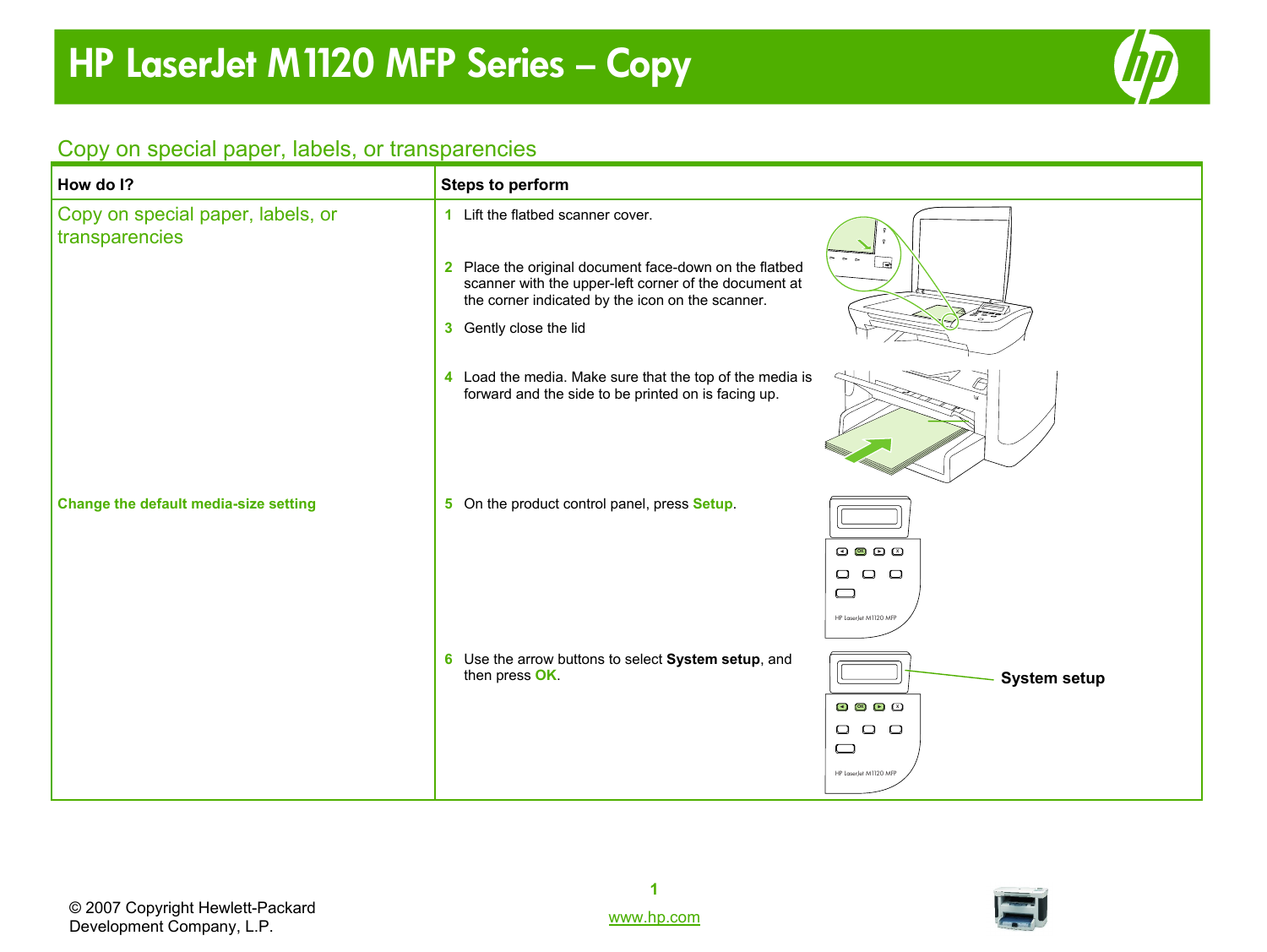

| How do I?                                                       | <b>Steps to perform</b>                                                  |                                                                                                                                                                       |
|-----------------------------------------------------------------|--------------------------------------------------------------------------|-----------------------------------------------------------------------------------------------------------------------------------------------------------------------|
| Copy on special paper, labels, or<br>transparencies (continued) | 7 Use the arrow buttons to select Paper setup, and<br>then press OK.     | <b>Paper setup</b><br>$\mathbf{C} \times \mathbf{C}$<br>$\begin{array}{ccc} \square & \square & \square \end{array}$<br>$\qquad \qquad \Box$<br>HP LaserJet M1120 MFP |
|                                                                 | 8 Use the arrow buttons to select Def. paper size, and<br>then press OK. | Def.paper size<br>$\bullet$ $\bullet$ $\bullet$<br>$\begin{array}{ccc} \square & \square & \square \end{array}$<br>$\qquad \qquad \Box$<br>HP LaserJet M1120 MFP      |
|                                                                 | 9 Use the arrow buttons to select a media size, and then<br>press OK.    | 0 0 D 0<br>$\begin{array}{ccc} \square & \square & \square \end{array}$<br>$\qquad \qquad \Box$<br>HP LaserJet M1120 MFP                                              |
|                                                                 | 10 Press OK to save the selection                                        | $\circledcirc$ $\circledcirc$ $\circledcirc$<br>$\begin{array}{ccc} \square & \square & \square \end{array}$<br>$\qquad \qquad \Box$<br>HP LaserJet M1120 MFP         |



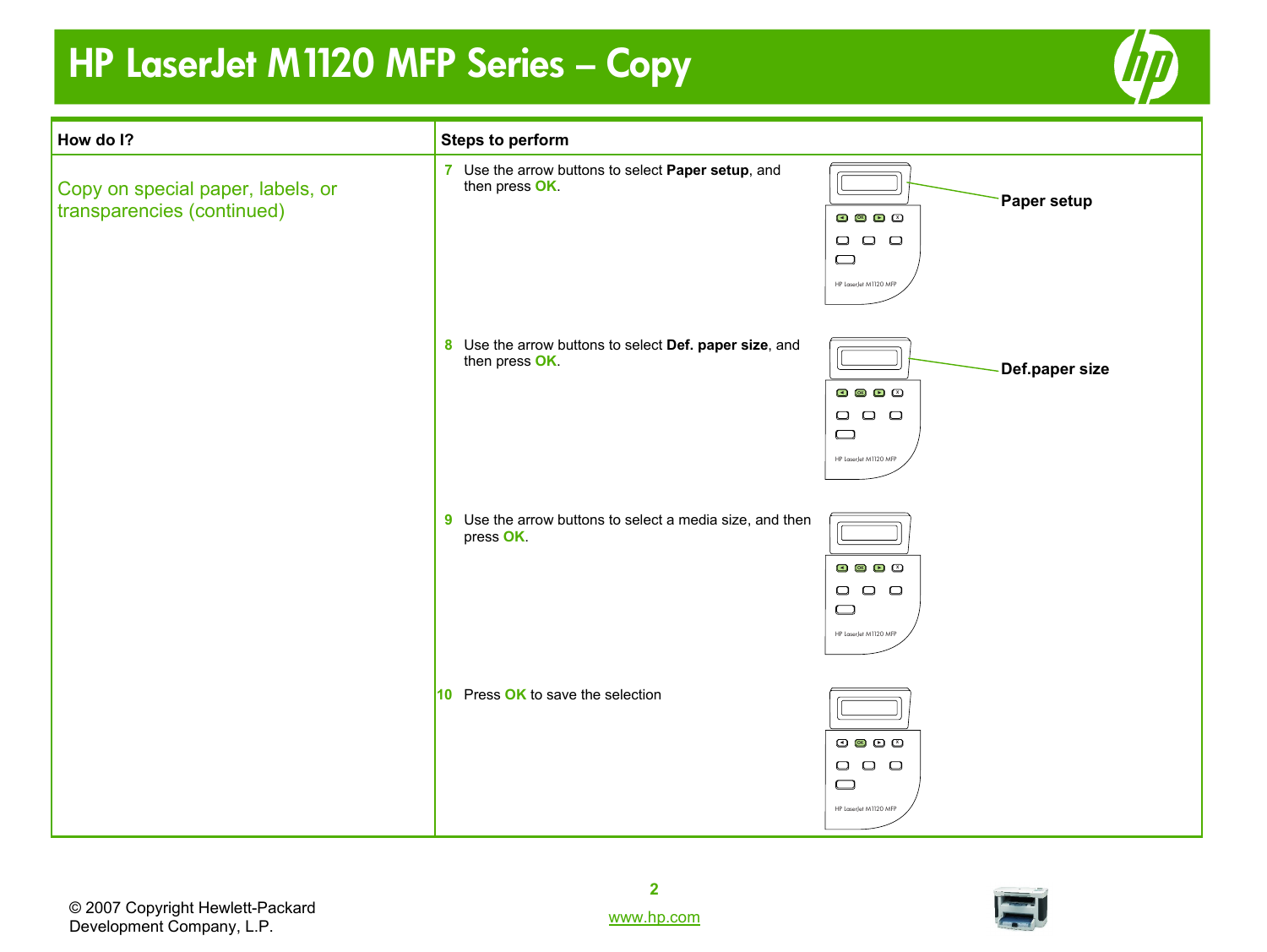

| How do I?                                                       | <b>Steps to perform</b>                                                  |                                                                                                                                                                                                                                                                                                                                                                                                                                                                      |
|-----------------------------------------------------------------|--------------------------------------------------------------------------|----------------------------------------------------------------------------------------------------------------------------------------------------------------------------------------------------------------------------------------------------------------------------------------------------------------------------------------------------------------------------------------------------------------------------------------------------------------------|
| Copy on special paper, labels, or<br>transparencies (continued) | 1 On the product control panel, press Setup.                             |                                                                                                                                                                                                                                                                                                                                                                                                                                                                      |
| Change the default media-type setting                           |                                                                          | $\begin{picture}(20,20) \put(0,0){\line(1,0){10}} \put(15,0){\line(1,0){10}} \put(15,0){\line(1,0){10}} \put(15,0){\line(1,0){10}} \put(15,0){\line(1,0){10}} \put(15,0){\line(1,0){10}} \put(15,0){\line(1,0){10}} \put(15,0){\line(1,0){10}} \put(15,0){\line(1,0){10}} \put(15,0){\line(1,0){10}} \put(15,0){\line(1,0){10}} \put(15,0){\line(1$<br>$\begin{array}{ccc} \square & \square & \square \end{array}$<br>$\qquad \qquad \Box$<br>HP LaserJet M1120 MFP |
|                                                                 | 2 Use the arrow buttons to select System setup, and<br>then press OK.    | <b>System setup</b><br>$\Box$ $\alpha$ $\Box$ $\Box$<br>$\begin{array}{ccc} \square & \square & \square \end{array}$                                                                                                                                                                                                                                                                                                                                                 |
|                                                                 |                                                                          | $\qquad \qquad \Box$<br>HP LaserJet M1120 MFP                                                                                                                                                                                                                                                                                                                                                                                                                        |
|                                                                 | 3 Use the arrow buttons to select Paper setup, and<br>then press OK.     | Paper setup                                                                                                                                                                                                                                                                                                                                                                                                                                                          |
|                                                                 |                                                                          | $\Box$ $\Box$ $\Box$<br>$\begin{array}{ccc} \square & \square & \square \end{array}$<br>$\qquad \qquad \Box$<br>HP LaserJet M1120 MFP                                                                                                                                                                                                                                                                                                                                |
|                                                                 | 4 Use the arrow buttons to select Def. paper type, and<br>then press OK. | Def. paper type<br>3 3 8 3                                                                                                                                                                                                                                                                                                                                                                                                                                           |
|                                                                 |                                                                          | $\Box$ $\Box$<br>$\Box$<br>$\qquad \qquad \Box$<br>HP LaserJet M1120 MFP                                                                                                                                                                                                                                                                                                                                                                                             |

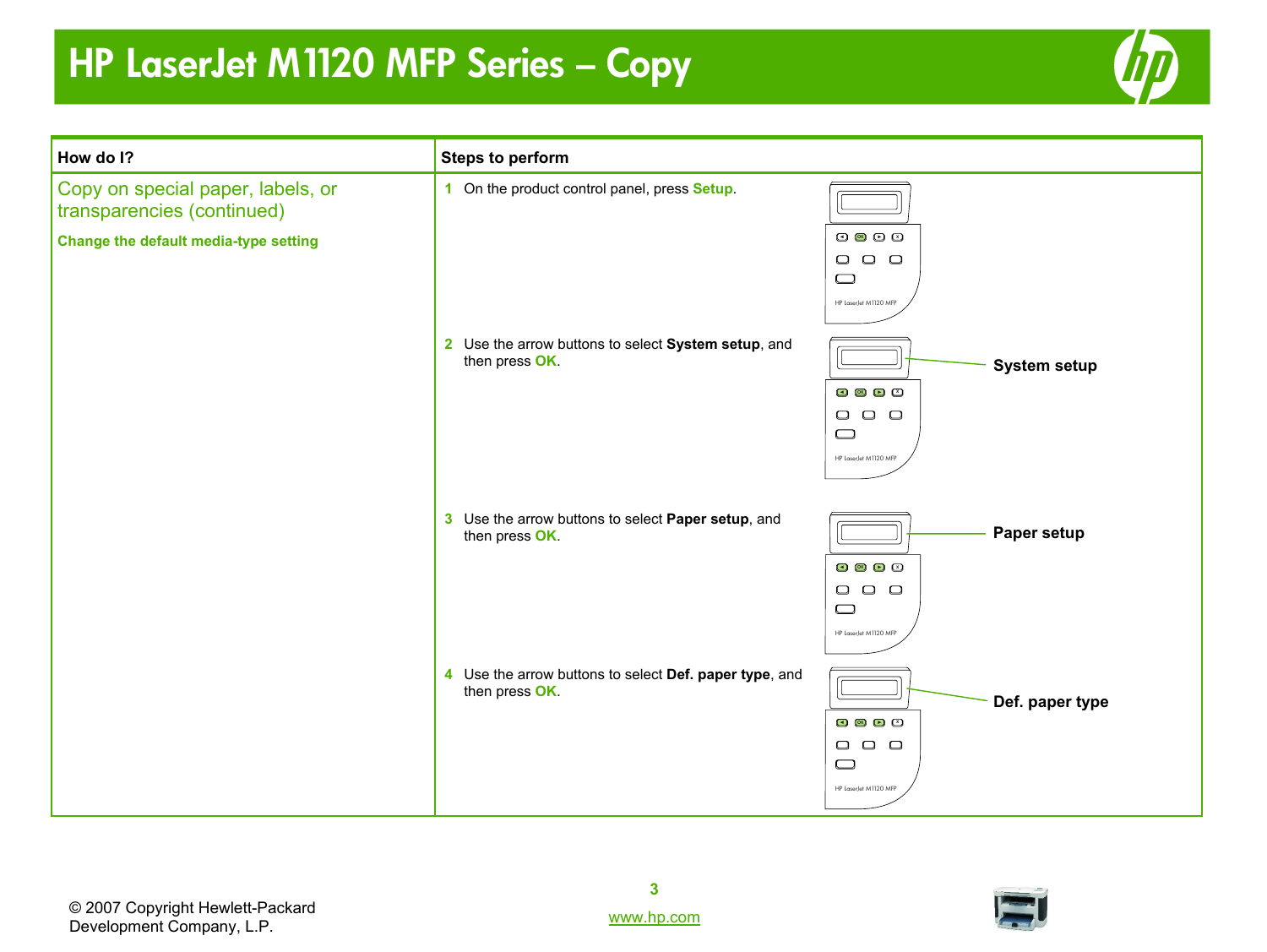

| How do I?                                                       | <b>Steps to perform</b>                                               |                                                                                              |
|-----------------------------------------------------------------|-----------------------------------------------------------------------|----------------------------------------------------------------------------------------------|
| Copy on special paper, labels, or<br>transparencies (continued) | 5 Use the arrow buttons to select a media size, and then<br>press OK. | $\Box$ $\Box$ $\Box$<br>$\Box$ $\Box$ $\Box$<br>$\Box$<br>HP LaserJet M1120 MFP              |
|                                                                 | 6 Press OK to save the selection.                                     | 0000<br>$\Box$ $\Box$ $\Box$<br>$\qquad \qquad \Box$<br>HP LaserJet M1120 MFP                |
|                                                                 | 7 Press Start Copy on the product control panel to start<br>copying.  | $\Box$ $\Box$ $\Box$ $\Box$<br>$\Box$<br>$\Box$<br>$\Box$<br>$\Box$<br>HP LaserJet M1120 MFP |



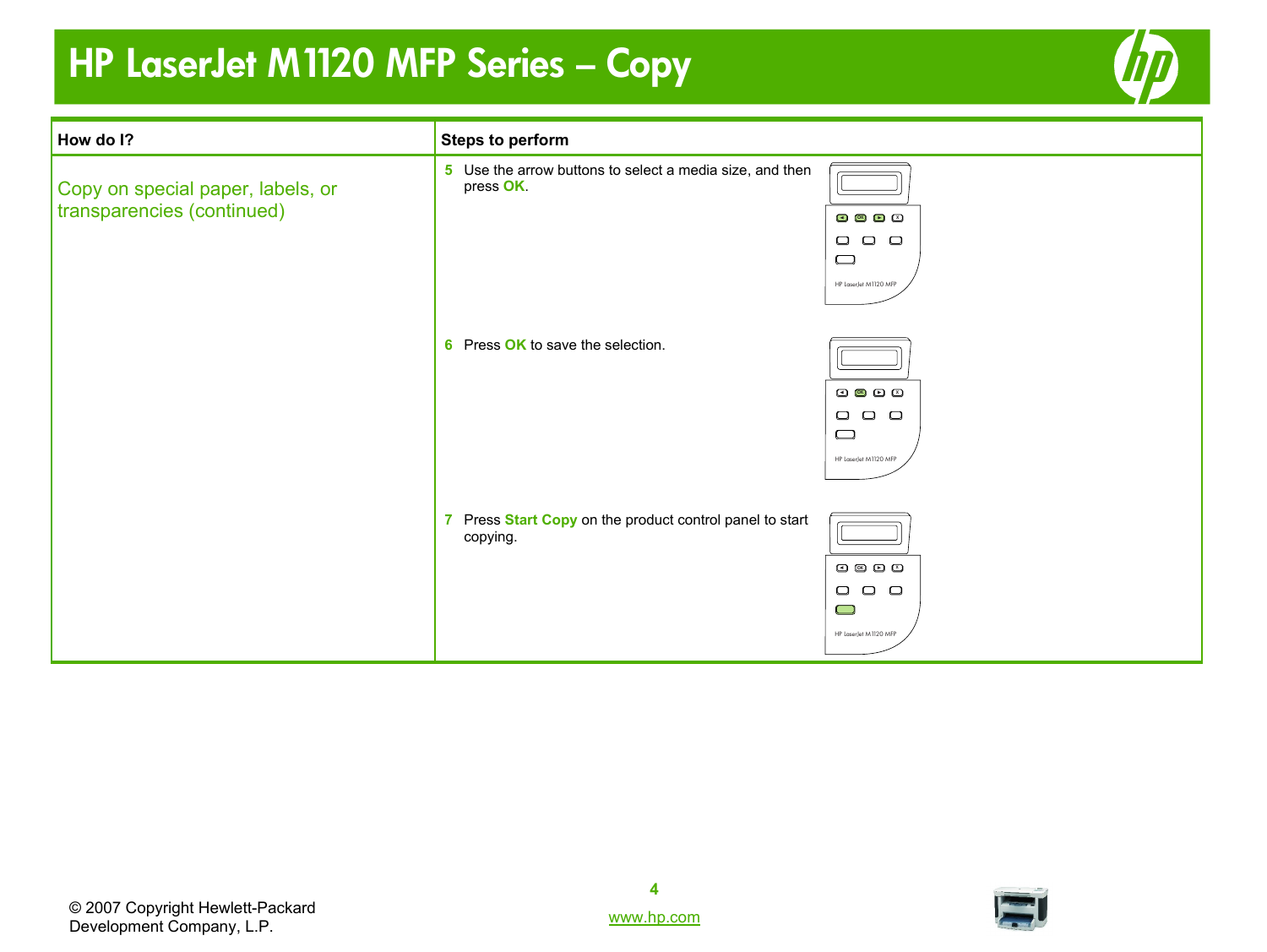

#### Copy on pre-printed letterhead or forms

| How do I?                               | <b>Steps to perform</b>                                                                                                                                                                                                            |                                                                                                                                                                                                                                                                                                                                                                                                                                                                                        |
|-----------------------------------------|------------------------------------------------------------------------------------------------------------------------------------------------------------------------------------------------------------------------------------|----------------------------------------------------------------------------------------------------------------------------------------------------------------------------------------------------------------------------------------------------------------------------------------------------------------------------------------------------------------------------------------------------------------------------------------------------------------------------------------|
| Copy on pre-printed letterhead or forms | 1 Lift the flatbed scanner cover.<br>2 Place the original document face-down on the flatbed<br>scanner with the upper-left corner of the document at<br>the corner indicated by the icon on the scanner.<br>3 Gently close the lid |                                                                                                                                                                                                                                                                                                                                                                                                                                                                                        |
|                                         | 4 Load the media. Make sure that the top of the media is<br>forward and the side to be printed on is facing up.                                                                                                                    |                                                                                                                                                                                                                                                                                                                                                                                                                                                                                        |
|                                         | 5 On the product control panel, press Setup.                                                                                                                                                                                       | $\begin{tabular}{l} \hline \rule{0pt}{2mm} \rule{0pt}{2mm} \rule{0pt}{2mm} \rule{0pt}{2mm} \rule{0pt}{2mm} \rule{0pt}{2mm} \rule{0pt}{2mm} \rule{0pt}{2mm} \rule{0pt}{2mm} \rule{0pt}{2mm} \rule{0pt}{2mm} \rule{0pt}{2mm} \rule{0pt}{2mm} \rule{0pt}{2mm} \rule{0pt}{2mm} \rule{0pt}{2mm} \rule{0pt}{2mm} \rule{0pt}{2mm} \rule{0pt}{2mm} \rule{0pt}{2mm} \rule{0pt}{2mm} \rule{0pt}{2mm} \rule{0pt}{2mm} \rule$<br>$\qquad \qquad \Box$<br>$\Box$<br>$\Box$<br>HP LaserJet M1120 MFP |
|                                         | 6 Use the arrow buttons to select System setup, and<br>then press OK.                                                                                                                                                              | <b>System setup</b><br>3 3 8 2<br>$\Box$ $\Box$ $\Box$<br>$\Box$<br>HP LaserJet M1120 MFP                                                                                                                                                                                                                                                                                                                                                                                              |

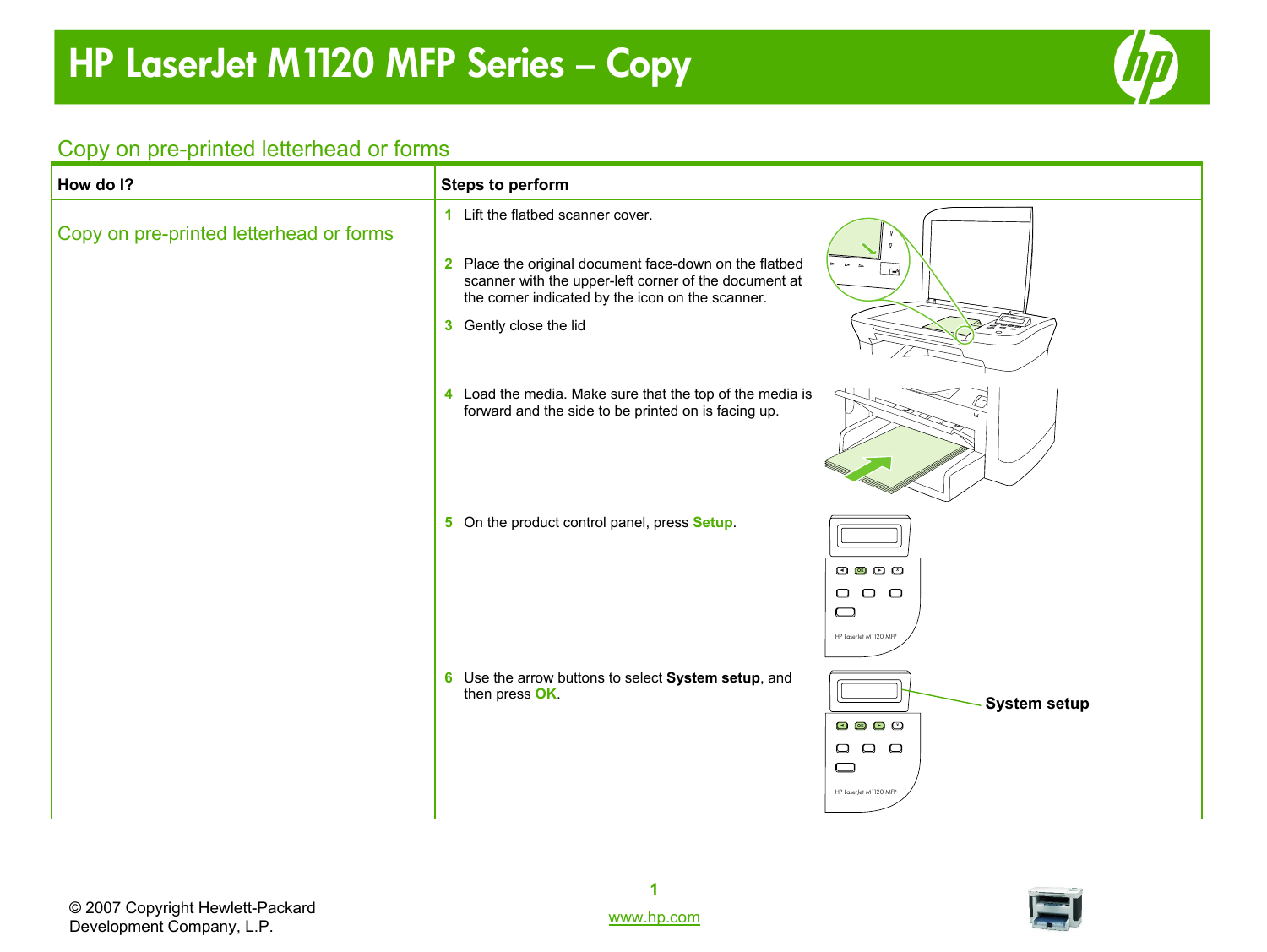

| How do I?                                              | <b>Steps to perform</b>                                                  |                                                                                                                                                                 |
|--------------------------------------------------------|--------------------------------------------------------------------------|-----------------------------------------------------------------------------------------------------------------------------------------------------------------|
| Copy on pre-printed letterhead or forms<br>(continued) | 7 Use the arrow buttons to select Paper setup, and<br>then press OK.     | Paper setup<br>$\mathbf{O} \otimes \mathbf{O}$<br>$\begin{array}{ccc} \square & \square & \square \end{array}$<br>$\qquad \qquad \Box$<br>HP LaserJet M1120 MFP |
|                                                        | 8 Use the arrow buttons to select Def. paper size, and<br>then press OK. | Def. paper size<br>3 3 8 3<br>$\begin{array}{ccc} \square & \square & \square \end{array}$<br>$\qquad \qquad \Box$<br>HP LaserJet M1120 MFP                     |
|                                                        | 9 Use the arrow buttons to select a media size, and then<br>press OK.    | 0 0 D 0<br>$\Box$ $\Box$<br>$\Box$<br>$\Box$<br>HP LaserJet M1120 MFP                                                                                           |
|                                                        | 10 Press OK to save the selection                                        | $\circledcirc$ $\circledcirc$ $\circledcirc$<br>$\begin{array}{ccc} \square & \square & \square \end{array}$<br>$\qquad \qquad \Box$<br>HP LaserJet M1120 MFP   |

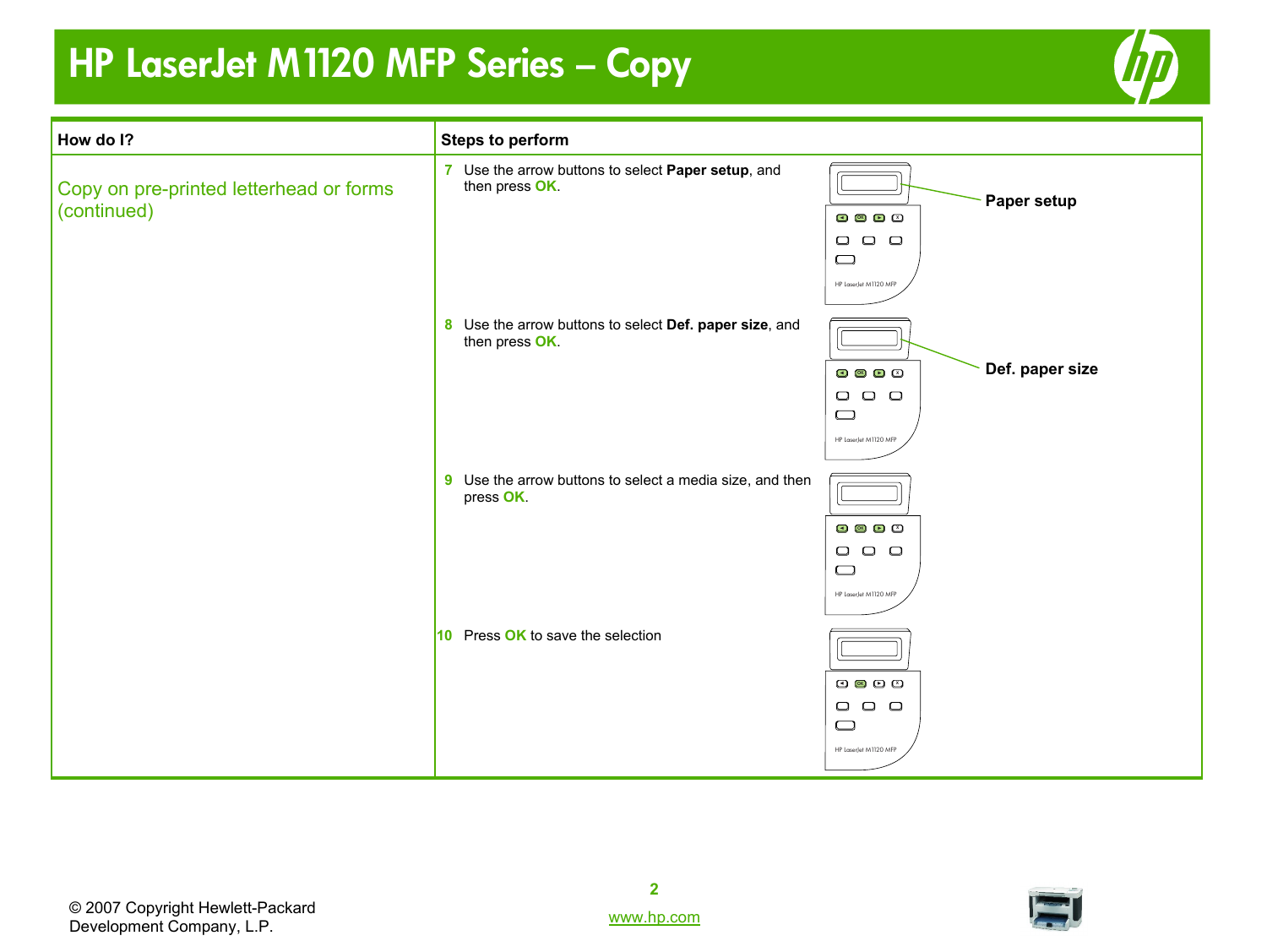

#### Make my copy look better

| How do I?                                   | <b>Steps to perform</b>                                                                                                                                                          |                                                                                                |
|---------------------------------------------|----------------------------------------------------------------------------------------------------------------------------------------------------------------------------------|------------------------------------------------------------------------------------------------|
| Adjust the copy quality for the current job | On the product control panel, press More Copy<br>1<br>Settings twice to see the current quality setting for the<br>copy.                                                         | $\Box$ $\alpha$ $\Box$ $\Box$<br>$\Box$<br>$\Box$<br>$\Box$<br>$\Box$<br>HP LaserJet M1120 MFP |
|                                             | 2 Use the arrow buttons to scroll through the quality<br>setting options.                                                                                                        | $\Box$ $\quad \Box$ $\Box$<br>$\Box$<br>$\Box$<br>$\Box$<br>$\Box$<br>HP LaserJet M1120 MFP    |
|                                             | 3 Select a setting, and then press <b>Start Copy</b> to save<br>the selection and immediately start the copy job, or<br>press OK to save the selection without starting the job. | $O$ $O$ $O$ $O$<br>$\Box$<br>$\Box$<br>$\Box$<br>$\Box$<br>HP LaserJet M1120 MFP               |